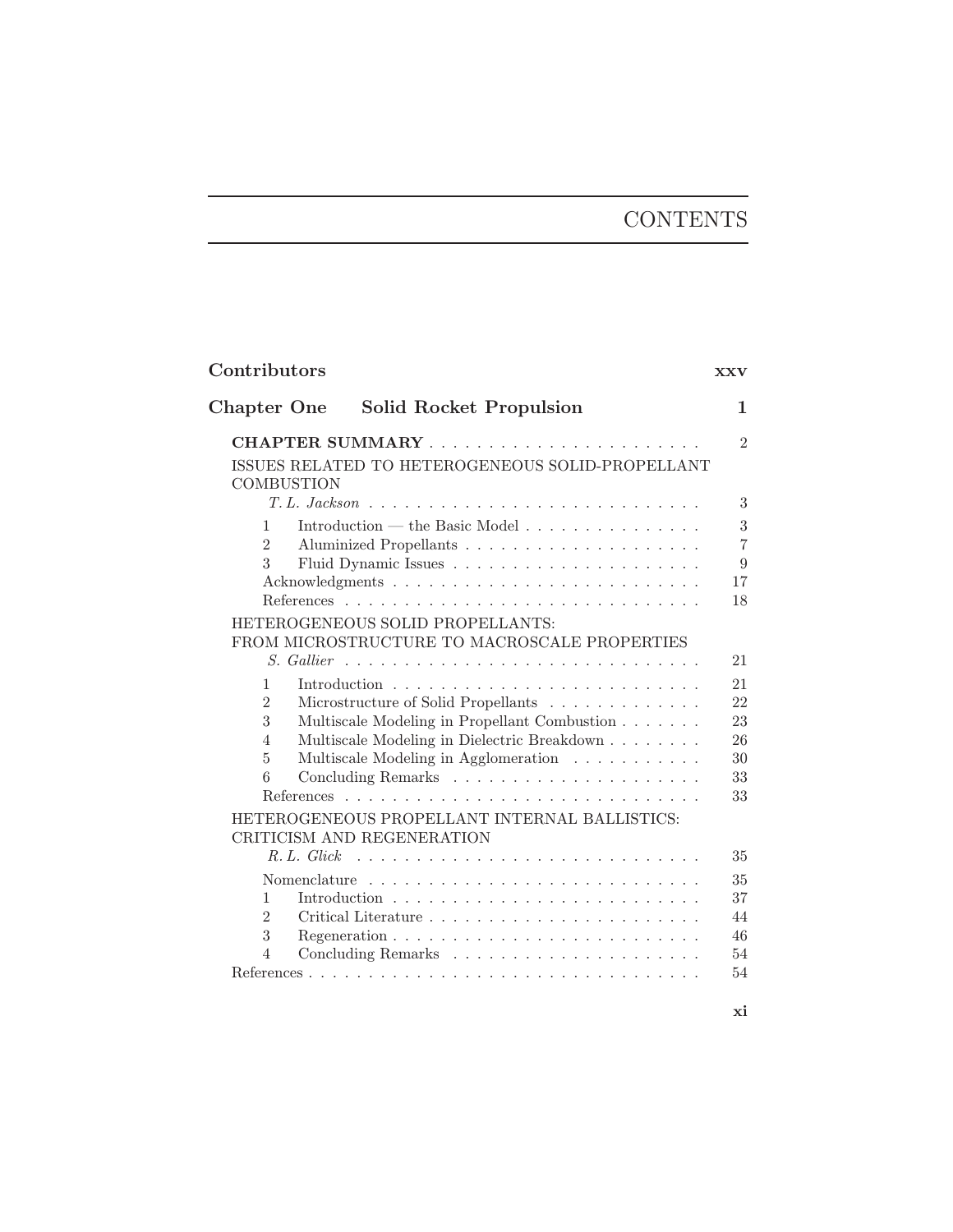| THE COHESIVE LAW OF PARTICLE/BINDER INTERFACES |  |
|------------------------------------------------|--|
| IN SOLID PROPELLANTS                           |  |

|                |                                                                                                                                                                                                                    | 59 |
|----------------|--------------------------------------------------------------------------------------------------------------------------------------------------------------------------------------------------------------------|----|
|                |                                                                                                                                                                                                                    | 59 |
| 1              |                                                                                                                                                                                                                    | 60 |
| $\overline{2}$ |                                                                                                                                                                                                                    | 61 |
| 3              | Micromechanics Model Linking Interface Behavior<br>with Constitutive Information $\ldots \ldots \ldots \ldots \ldots$                                                                                              | 62 |
| 4              | Determining Interface Properties of Redesigned<br>Solid Rocket Motor Propellants $\ldots \ldots \ldots \ldots \ldots$                                                                                              | 64 |
| 5              |                                                                                                                                                                                                                    | 65 |
|                |                                                                                                                                                                                                                    | 65 |
|                |                                                                                                                                                                                                                    | 65 |
|                | <b>BALLISTIC EFFECTIVENESS OF SUPERDENSE</b><br>SOLID COMPOSITE PROPELLANTS WITH ZIRCONIUM<br>OR ZIRCONIUM HYDRIDE<br>D. Lempert, G. Manelis, and G. Nechiporenko                                                  | 67 |
| $\mathbf{1}$   |                                                                                                                                                                                                                    | 67 |
| $\overline{2}$ | Problem Statement and Results $\dots \dots \dots \dots \dots$                                                                                                                                                      | 68 |
| 3              |                                                                                                                                                                                                                    | 80 |
|                |                                                                                                                                                                                                                    | 80 |
|                | AGGLOMERATION IN SOLID ROCKET PROPELLANTS:<br>NOVEL EXPERIMENTAL AND MODELING METHODS<br>F. Maggi, A. Bandera, L. T. DeLuca, V. Thoorens,<br>$J.F.$ Trubert, and T.L. Jackson $\ldots \ldots \ldots \ldots \ldots$ | 81 |
|                | Nomenclature                                                                                                                                                                                                       | 82 |
| $\mathbf{1}$   |                                                                                                                                                                                                                    | 82 |
| 2              |                                                                                                                                                                                                                    | 84 |
| 3              |                                                                                                                                                                                                                    | 85 |
| 4              | Investigation on Microstructure $\ldots \ldots \ldots \ldots \ldots$                                                                                                                                               | 88 |
| 5              | Microstructure and Agglomeration:<br>Correlation from Two-Dimensional Statistics                                                                                                                                   | 89 |
| 6              | Detailed Description of Agglomerates                                                                                                                                                                               | 92 |
| 7              |                                                                                                                                                                                                                    | 96 |
|                |                                                                                                                                                                                                                    | 97 |
|                |                                                                                                                                                                                                                    | 97 |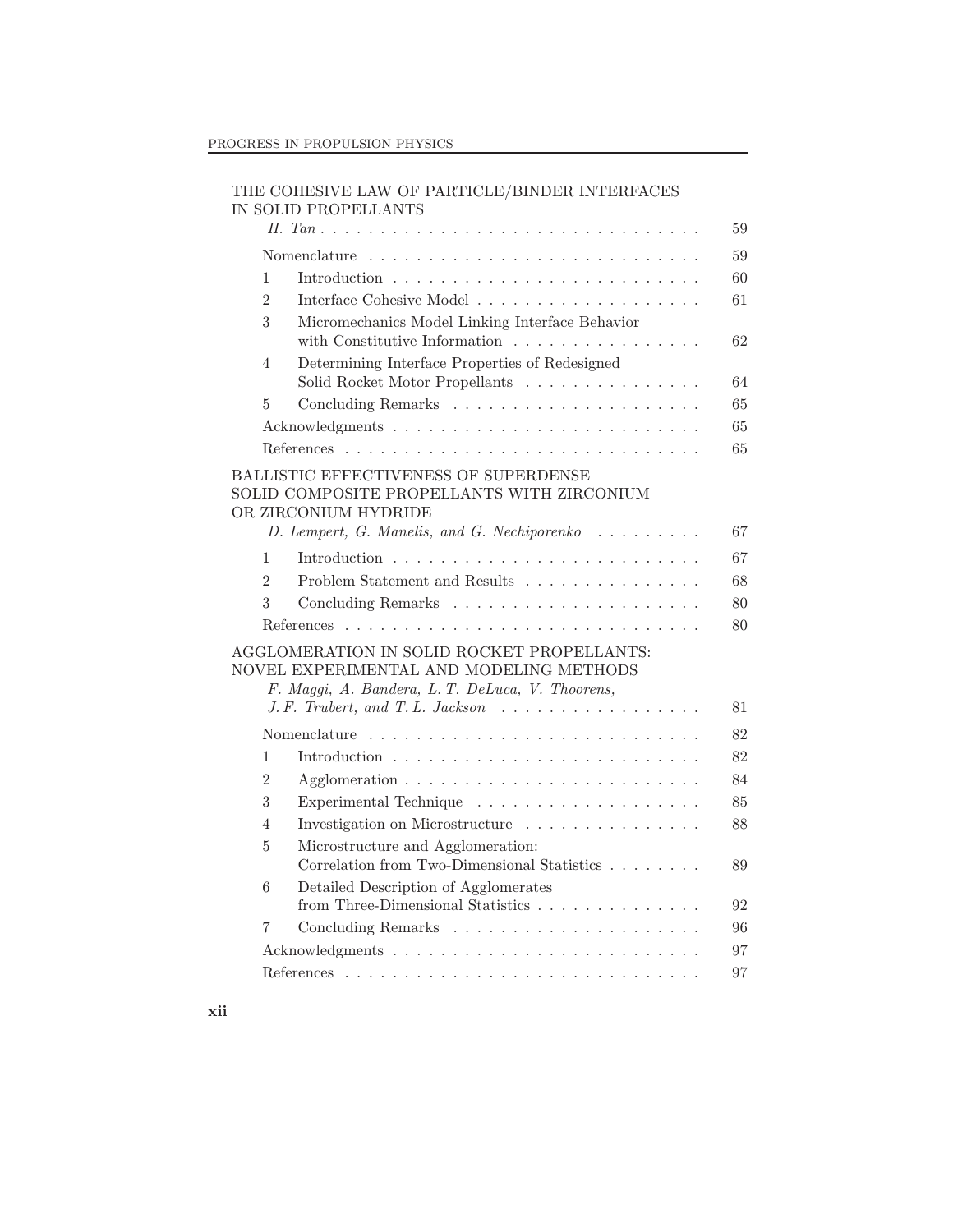| <b>PROPULSION</b> | CHARACTERIZATION OF nAl POWDERS FOR ROCKET                                                                                                            |
|-------------------|-------------------------------------------------------------------------------------------------------------------------------------------------------|
|                   | L. Merotto, L. Galfetti, G. Colombo, and L. T. DeLuca<br>99                                                                                           |
|                   | 99                                                                                                                                                    |
| 1                 | 100                                                                                                                                                   |
| $\overline{2}$    | 101<br>Characterization Techniques                                                                                                                    |
| 3                 | Investigated Aluminum Particles<br>103                                                                                                                |
| 4                 | Characterization Results and Discussion<br>105                                                                                                        |
| $\overline{5}$    | Effects of Nanosized Aluminum Powders on Combustion<br>Processes of Hybrid Solid Fuels<br>114                                                         |
| 6                 | Effects of Nanosized Aluminum Powders on Combustion                                                                                                   |
|                   | Processes of Solid Rocket Propellants<br>115                                                                                                          |
| 7                 | 117                                                                                                                                                   |
|                   | 118                                                                                                                                                   |
|                   | LIGHT DEVIATION BASED OPTICAL TECHNIQUES APPLIED<br>TO SOLID PROPELLANT COMBUSTION<br>F. Cauty, C. Eradès, and J.-M. Desse<br>121                     |
| $\mathbf{1}$      | 121                                                                                                                                                   |
| $\overline{2}$    | 122                                                                                                                                                   |
| 3                 | Light Deviation Based Optical Systems<br>125                                                                                                          |
| 4                 | Applications to Solid Propellant Combustion<br>132                                                                                                    |
|                   |                                                                                                                                                       |
|                   | 133                                                                                                                                                   |
|                   | 133                                                                                                                                                   |
|                   | ULTRASONIC MEASUREMENTS OF BURNING RATES<br>IN FULL-SIZE ROCKET MOTORS                                                                                |
|                   | H. Kurabayashi, A. Sato, K. Yamashita, H. Nakayama,                                                                                                   |
|                   | K. Hori, M. Honda, and K. Hasegawa<br>135                                                                                                             |
| 1                 | 135                                                                                                                                                   |
| $\overline{2}$    | 136<br>Ultrasonic Measurement System                                                                                                                  |
| 3                 | Application to Static Firing Tests of Full-Size Motors<br>139                                                                                         |
| 4                 | Verification of Measurement Results<br>142                                                                                                            |
| 5                 | 147                                                                                                                                                   |
|                   | 148                                                                                                                                                   |
|                   | ARIANE 5 SOLID ROCKET BOOSTER DYNAMIC BEHAVIOR<br>WITH RESPECT TO PRESSURE OSCILLATIONS<br>G. Durin, F. Bouvier, G. Mastrangelo, and E. Robert<br>149 |
| 1                 | 149                                                                                                                                                   |
| $\overline{2}$    | 151                                                                                                                                                   |
|                   | $-222$                                                                                                                                                |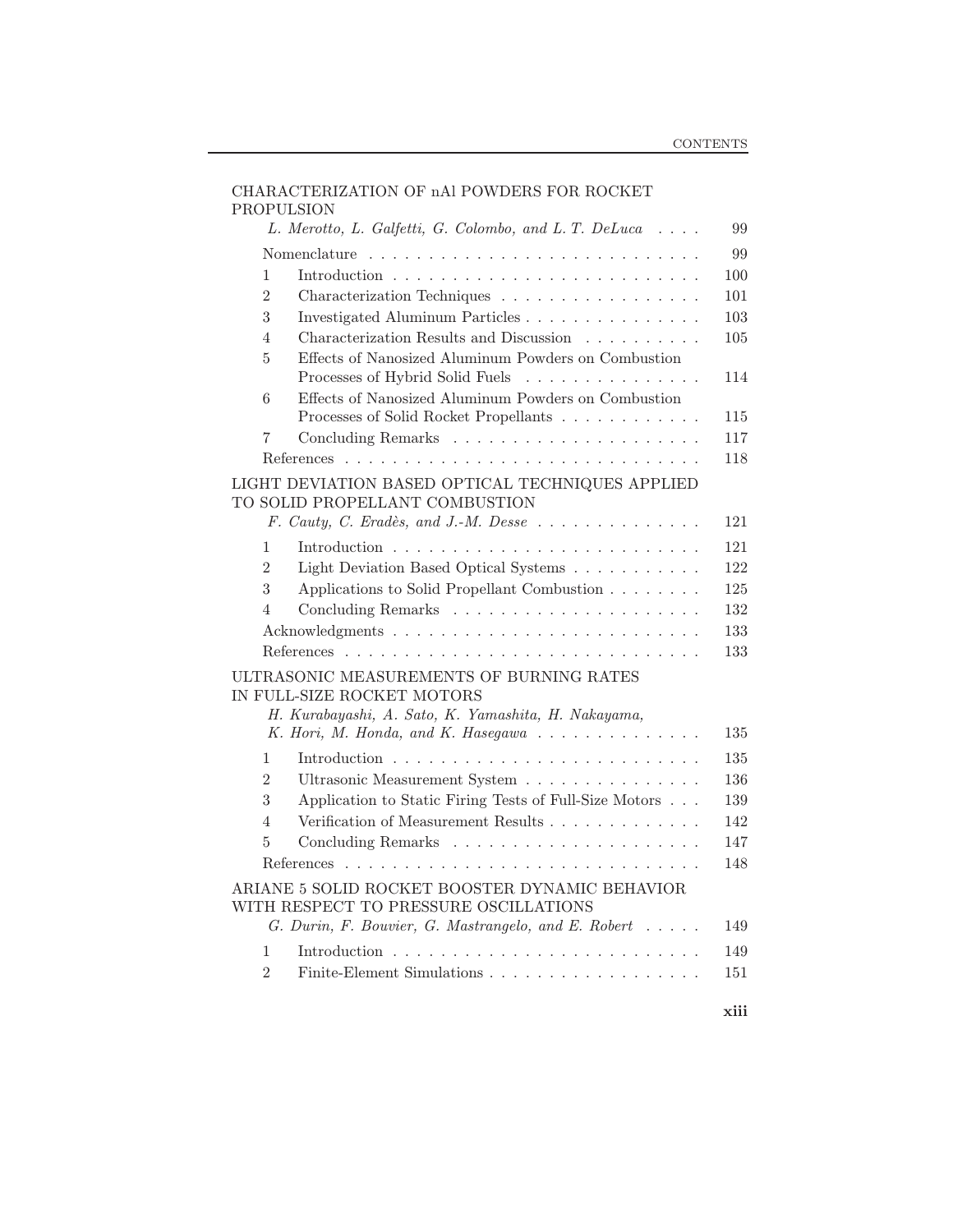| 3                 |                                                                             | 159 |
|-------------------|-----------------------------------------------------------------------------|-----|
| 4                 |                                                                             | 161 |
| Chapter Two       | <b>Liquid Rocket Propulsion</b>                                             | 163 |
|                   |                                                                             | 164 |
|                   | FLUID DISINTEGRATION STUDIES IN A SPECIALIZED                               |     |
| <b>SHOCK TUBE</b> |                                                                             |     |
|                   | I. Stotz, G. Lamanna, and B. Weigand                                        | 165 |
| 1                 |                                                                             | 165 |
| $\overline{2}$    |                                                                             | 168 |
| 3                 |                                                                             | 173 |
| $\overline{4}$    | Procedure, Performance, and Test Conditions $\ldots \ldots$                 | 177 |
| $\overline{5}$    | Optical Setup and Image Analysis                                            | 184 |
| 6                 | Results of the Jet Disintegration Experiments                               | 192 |
| $\overline{7}$    |                                                                             | 203 |
|                   |                                                                             | 204 |
|                   |                                                                             | 204 |
|                   | LAGRANGIAN MODELING OF TURBULENT SPRAY                                      |     |
|                   | COMBUSTION: APPLICATION TO ROCKET ENGINES                                   |     |
|                   | CRYOGENIC CONDITIONS                                                        | 207 |
|                   |                                                                             |     |
| 1                 |                                                                             | 208 |
| $\overline{2}$    |                                                                             | 210 |
| 3                 |                                                                             | 215 |
| $\overline{4}$    |                                                                             | 217 |
| $\overline{5}$    |                                                                             | 221 |
|                   |                                                                             | 222 |
|                   |                                                                             | 222 |
|                   | NUMERICAL INVESTIGATION OF DESTABILIZATION                                  |     |
|                   | OF SUPERCRITICAL ROUND TURBULENT JETS USING<br><b>LARGE EDDY SIMULATION</b> |     |
|                   | T. Schmitt, A. Ruiz, L. Selle, and B. Cuenot                                | 225 |
|                   |                                                                             |     |
| 1                 |                                                                             | 225 |
| $\overline{2}$    |                                                                             | 227 |
| 3                 |                                                                             | 229 |
| $\overline{4}$    |                                                                             | 231 |
| 5                 |                                                                             | 235 |
|                   |                                                                             | 236 |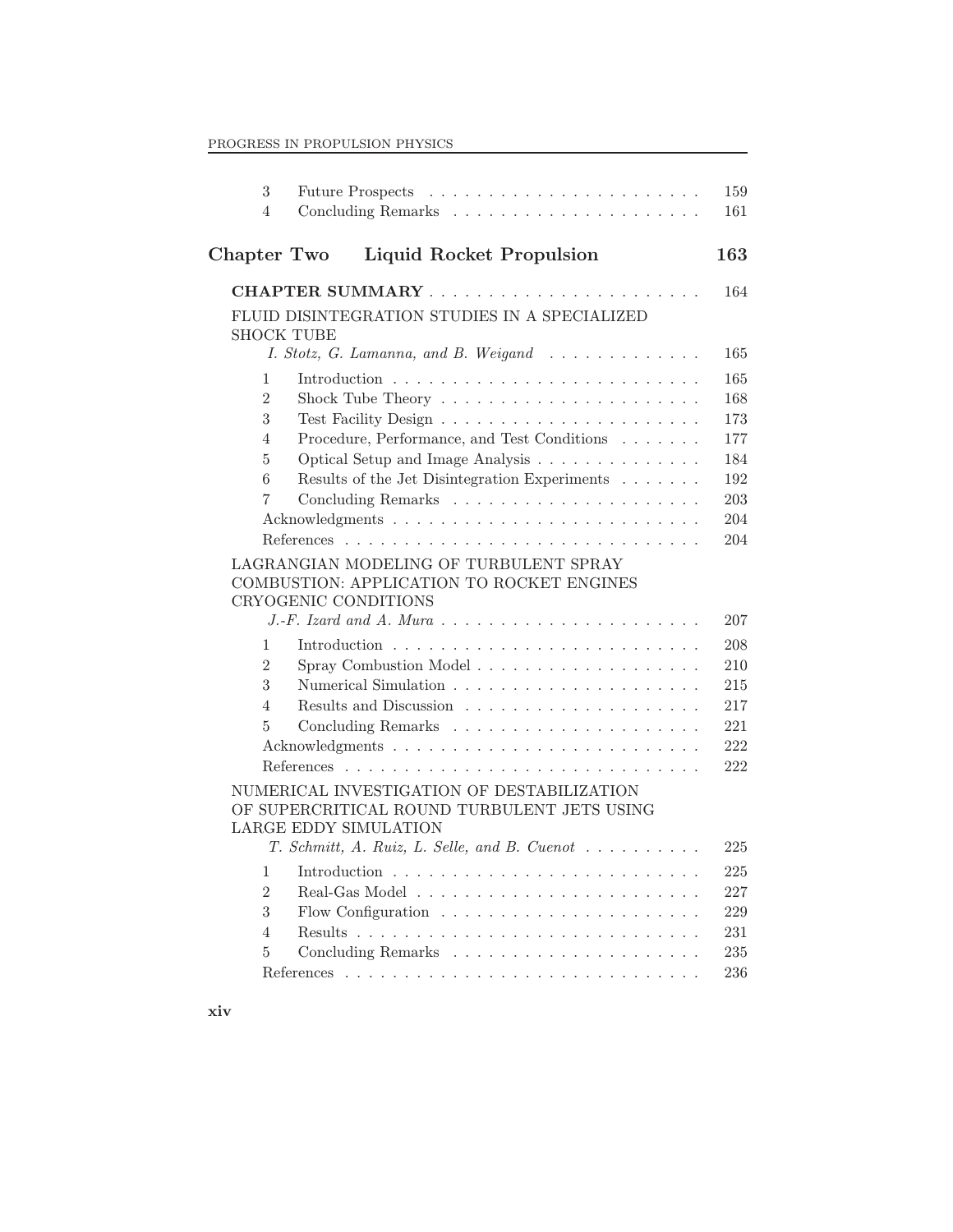|                | IMPROVED HEAT TRANSFER PREDICTION ENGINEERING<br>CAPABILITIES FOR ROCKET THRUST CHAMBER LAYOUT<br>C. Maeding, D. Wiedmann, K. Quering, and O. Knab    | 239 |
|----------------|-------------------------------------------------------------------------------------------------------------------------------------------------------|-----|
| 1              |                                                                                                                                                       | 239 |
| $\overline{2}$ | General Heat Transfer Approach                                                                                                                        | 241 |
| 3              | Hot Gas and Boundary Layer Conditions: Implemented                                                                                                    |     |
|                | Modules                                                                                                                                               | 244 |
| $\overline{4}$ |                                                                                                                                                       | 248 |
| 5              |                                                                                                                                                       | 249 |
|                |                                                                                                                                                       | 250 |
|                | COMBUSTION EFFICIENCY OF A POROUS INJECTOR                                                                                                            |     |
|                | DURING THROTTLING OF A $\text{LOx}/\text{H}_2$ COMBUSTION CHAMBER                                                                                     |     |
|                | J. Deeken, D. Suslov, O. Haidn, and S. Schlechtriem                                                                                                   | 251 |
| 1              |                                                                                                                                                       | 251 |
| $\overline{2}$ |                                                                                                                                                       | 253 |
| 3              |                                                                                                                                                       | 256 |
| 4              |                                                                                                                                                       | 263 |
|                |                                                                                                                                                       | 263 |
|                |                                                                                                                                                       | 263 |
|                | ADVANCED ALTITUDE SIMULATION FACILITY P8 -<br><b>CURRENT STATUS</b><br>C. Pauly, D. Suslov, and O. J. Haidn                                           | 265 |
| 1              |                                                                                                                                                       | 265 |
| $\overline{2}$ | Design Methodology and Approach $\dots \dots \dots \dots$                                                                                             | 267 |
| 3              | Cold Flow Activities                                                                                                                                  | 269 |
| $\overline{4}$ | Comparison of Numerical and Experimental Cold-Flow                                                                                                    |     |
|                |                                                                                                                                                       | 273 |
| 5              | Foreseen Capability of the Advanced Altitude Simulation                                                                                               |     |
|                | System at P8                                                                                                                                          | 276 |
| 6              |                                                                                                                                                       | 277 |
| 7              | Summary and Concluding Remarks                                                                                                                        | 282 |
|                |                                                                                                                                                       | 282 |
|                |                                                                                                                                                       | 282 |
|                | CONSIDERATION OF REAL GAS EFFECTS<br>AND CONDENSATION IN A SPRAY-COMBUSTION<br>ROCKET-THRUST-CHAMBER DESIGN TOOL<br>M. Frey, B. Kniesner, and O. Knab | 285 |
| 1              |                                                                                                                                                       | 285 |
| $\overline{2}$ |                                                                                                                                                       | 286 |
|                |                                                                                                                                                       |     |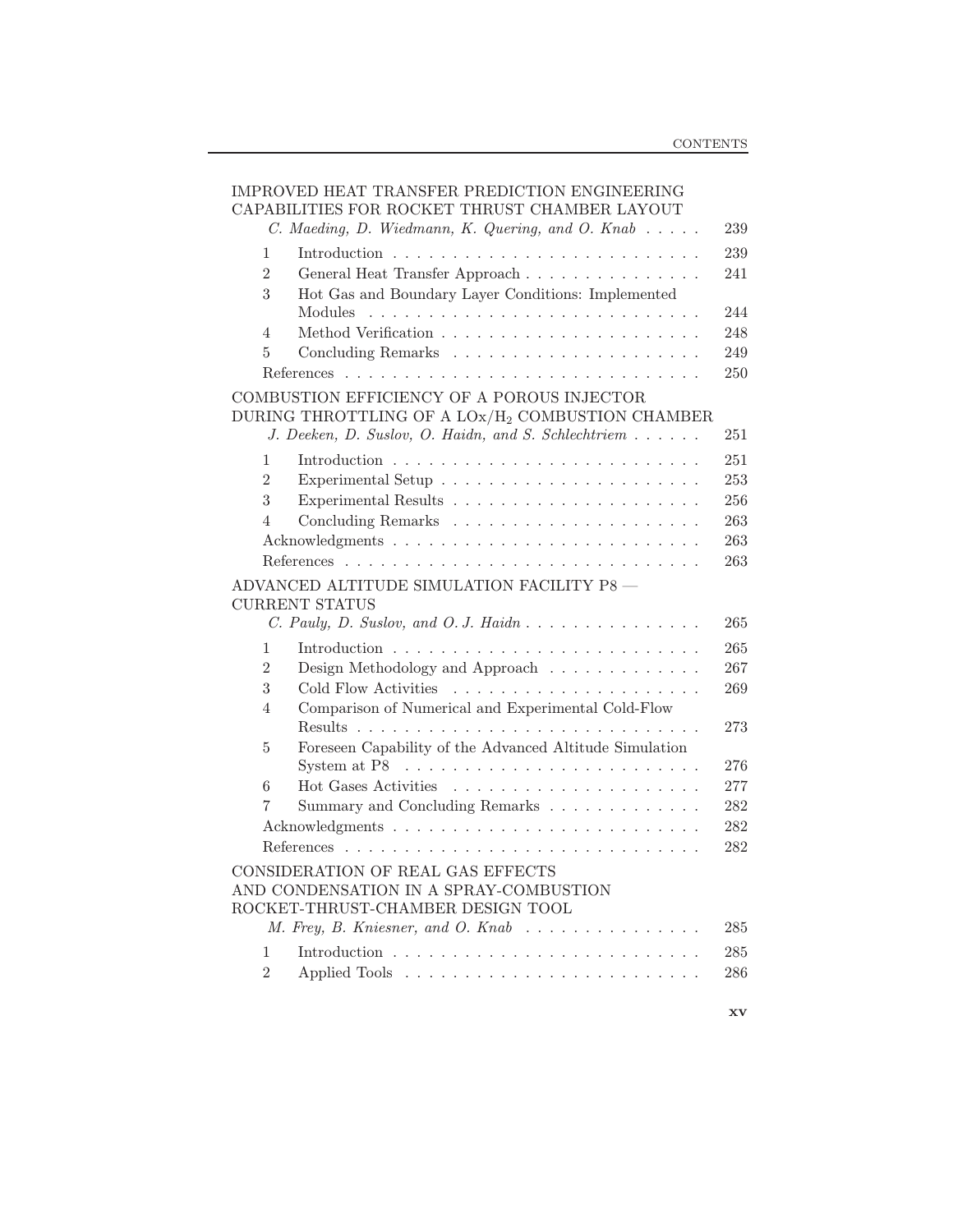| 3<br>Real-Gas Effects in $H_2/O_2$ Thrust Chambers                                                                   | 289 |
|----------------------------------------------------------------------------------------------------------------------|-----|
| Implementation of Real-Gas Effects in ROCFLAM-II $\ldots$<br>4                                                       | 291 |
| Application of ROCFLAM-II to a Case with Condensation<br>5                                                           | 292 |
| 6                                                                                                                    | 295 |
|                                                                                                                      | 296 |
|                                                                                                                      | 296 |
| INTEGRATED METHOD FOR COMBUSTION STABILITY<br><b>PREDICTION</b><br>Y. C. Yu, L. O'Hara, R. J. Smith, W. E. Anderson, | 297 |
| 1                                                                                                                    | 297 |
| $\overline{2}$                                                                                                       | 299 |
| 3<br>Continuous Variation of Injector Tube Length                                                                    | 311 |
| Summary and Concluding Remarks<br>$\overline{4}$                                                                     | 314 |
|                                                                                                                      | 315 |
|                                                                                                                      | 315 |
| HIGH-FREQUENCY INSTABILITIES IN ROCKET THRUST<br>CHAMBERS: AN ENGINEERING APPROACH                                   | 317 |
|                                                                                                                      | 317 |
| $\mathbf{1}$                                                                                                         | 318 |
| $\overline{2}$                                                                                                       | 319 |
| 3<br>Model Validation Approach                                                                                       | 328 |
| 4                                                                                                                    | 331 |
| 5<br>Summary and Concluding Remarks $\ldots \ldots \ldots \ldots$                                                    | 337 |
|                                                                                                                      | 338 |
|                                                                                                                      | 338 |
| ON THE ACOUSTICS OF ROCKET COMBUSTORS<br>EQUIPPED WITH QUARTER WAVE ABSORBERS<br>M. Oschwald and M. Marpert          | 339 |
| 1                                                                                                                    | 339 |
| $\overline{2}$                                                                                                       | 341 |
| 3                                                                                                                    | 342 |
| $\overline{4}$                                                                                                       | 343 |
| 5                                                                                                                    | 349 |
|                                                                                                                      | 349 |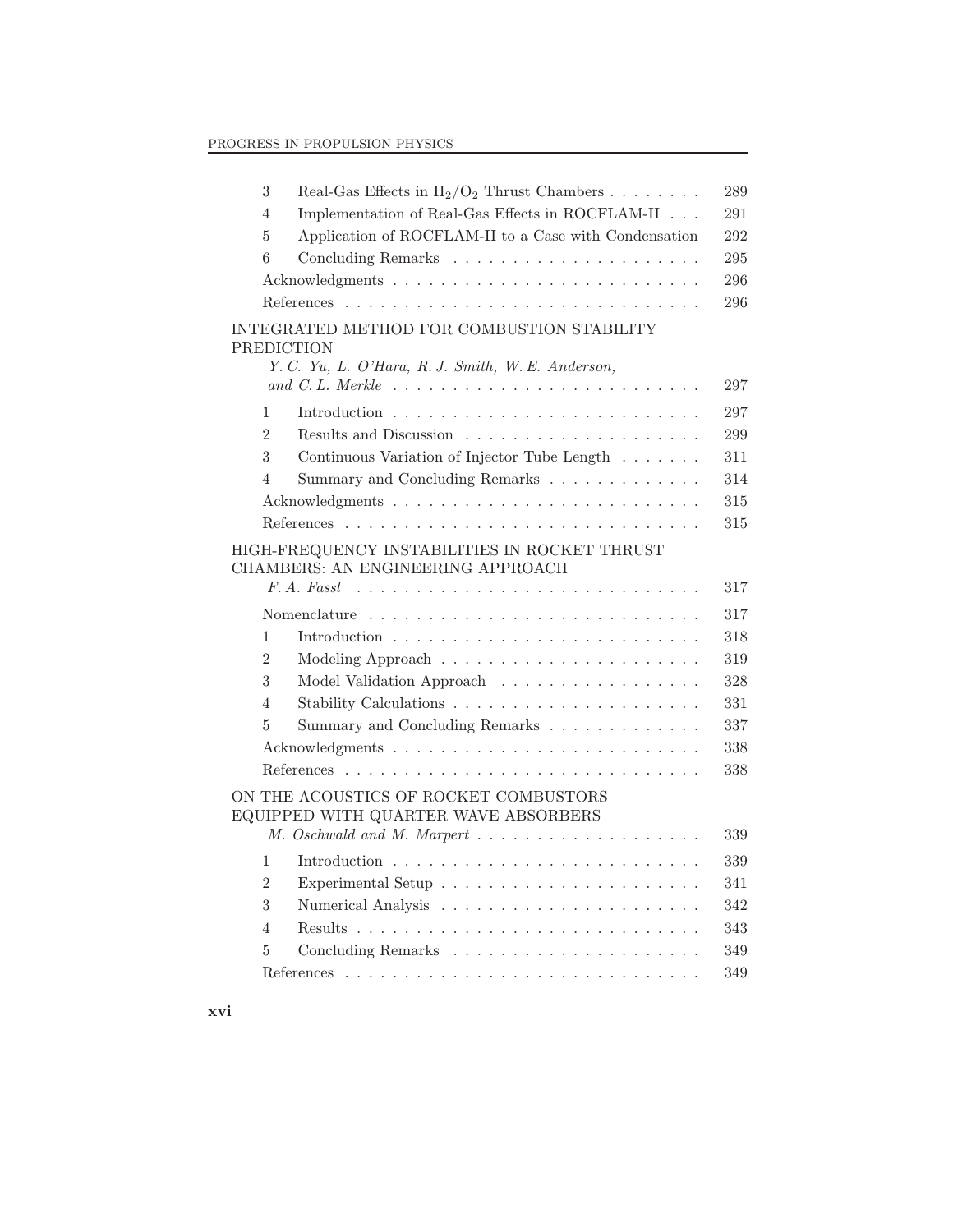| <b>Chapter Three</b> |            | <b>Hybrid Rocket Propulsion</b>                                               | 351        |
|----------------------|------------|-------------------------------------------------------------------------------|------------|
|                      |            |                                                                               | 352        |
|                      |            | OVERVIEW ON HYBRID PROPULSION                                                 |            |
|                      | M. Calabro |                                                                               | 353        |
|                      |            |                                                                               | 353        |
| 1                    |            |                                                                               | 354        |
| $\overline{2}$       |            | Historical Survey and Highlights                                              | 355        |
| 3                    |            | Advantages of Hybrid Propulsion                                               | 359        |
| 4                    |            | Challenges in Hybrid Propulsion                                               | 369        |
| 5                    |            |                                                                               | 369        |
| 6                    |            | European Hardware State-of-the-Art                                            | 372        |
| 7                    |            |                                                                               | 373        |
|                      | References |                                                                               | 373        |
|                      |            | VARIOUS CHALLENGING ASPECTS OF HYBRID PROPULSION                              |            |
|                      |            | O. Orlandi, D. Theil, J. Saramago, P. G. Amand, F. Dauch,                     |            |
|                      |            |                                                                               | 375        |
| 1                    |            |                                                                               | 375        |
| $\overline{2}$<br>3  |            | Focus on Burning Rate Increase                                                | 376        |
| 4                    |            | Preliminary Designs of Hybrid Engines                                         | 378<br>382 |
| 5                    |            |                                                                               | 387        |
|                      |            |                                                                               | 388        |
|                      |            |                                                                               | 388        |
|                      |            | THE CHARACTERISTICS OF TURBULENT SURFACE FLOW                                 |            |
|                      |            | IN PLANAR CHANNEL WITH IMPOSED WALL BLOWING                                   |            |
|                      |            |                                                                               | 389        |
|                      |            |                                                                               | 389        |
| 1                    |            | Introduction $\ldots \ldots \ldots \ldots \ldots \ldots \ldots \ldots \ldots$ | 390        |
| $\overline{2}$       |            | Numerical Methodology                                                         | 392        |
| 3                    |            |                                                                               | 397        |
| 4                    |            |                                                                               | 403        |
|                      |            |                                                                               | 403        |
|                      |            | TIME-RESOLVED BURNING OF SOLID FUELS                                          |            |
|                      |            | FOR HYBRID ROCKET PROPULSION                                                  |            |
|                      |            | L. T. DeLuca, L. Galfetti, G. Colombo, F. Maggi, A. Bandera,                  |            |
|                      |            | M. Boiocchi, G. Gariani, L. Merotto, C. Paravan,                              |            |
|                      |            |                                                                               | 405        |
|                      |            |                                                                               | 405        |
| 1                    |            |                                                                               | 406        |
| $\overline{2}$       |            | Two-Dimensional Radial Microburner                                            | 407        |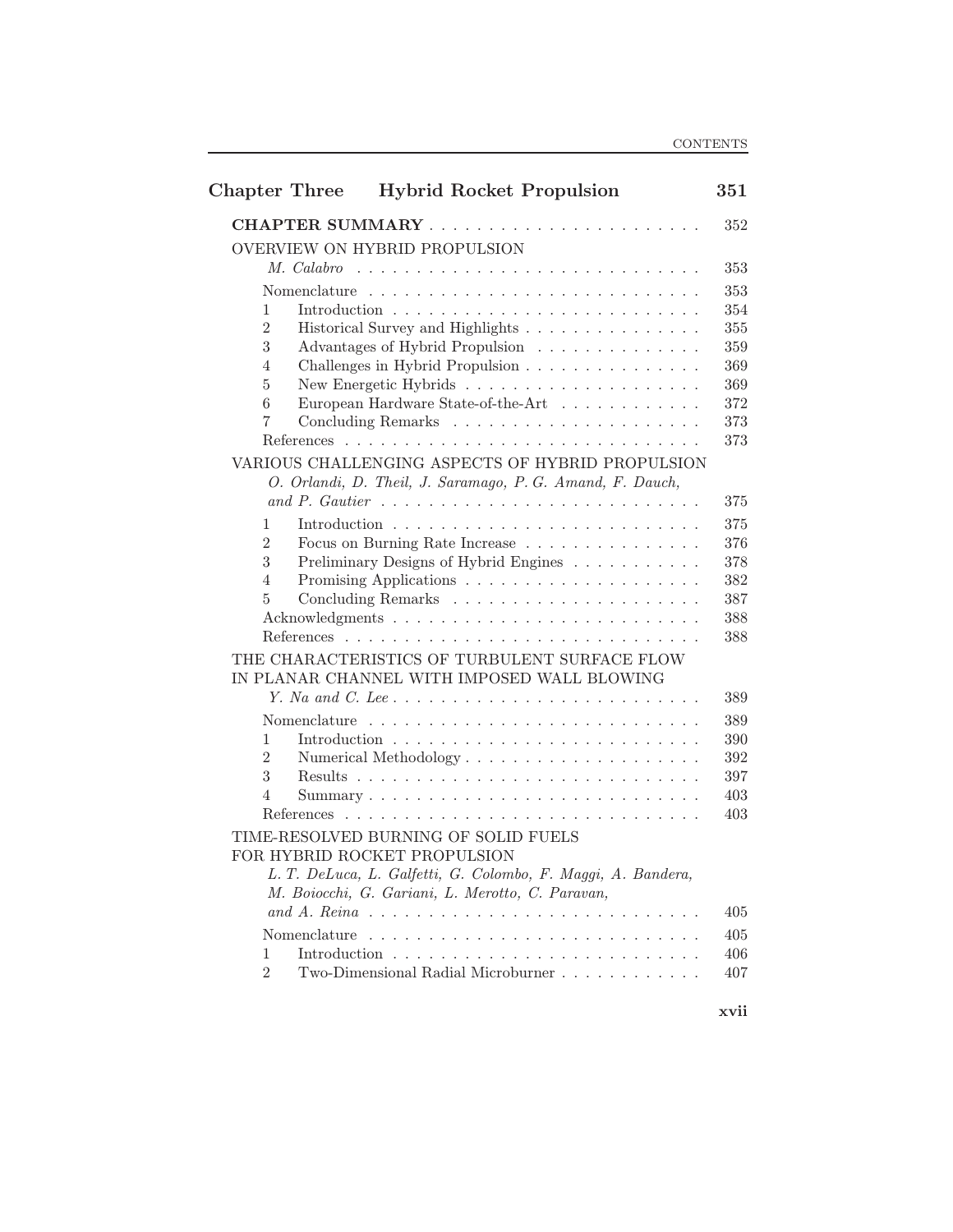| 3<br>4<br>$\overline{5}$<br>6                                  | Two-Dimensional SLAB Burner and Numerical Simulation<br>415<br>Using Thermochemistry for Hybrid Fuel Characterization<br>419<br>Mechanical Characterization of Hybrid Fuels<br>421<br>Concluding Remarks and Future Work<br>423<br>424<br>424                                           |
|----------------------------------------------------------------|-----------------------------------------------------------------------------------------------------------------------------------------------------------------------------------------------------------------------------------------------------------------------------------------|
| Chapter Four                                                   | <b>Air-Breathing Propulsion</b><br>427                                                                                                                                                                                                                                                  |
|                                                                | 428                                                                                                                                                                                                                                                                                     |
|                                                                | INVESTIGATION OF PERFORMANCES OF INNOVATIVE<br>AERONAUTIC INJECTION SYSTEMS USING ADVANCED<br><b>LASER DIAGNOSTICS</b><br>M. Orain, F. Grisch, E. Jourdanneau, B. Rossow, C. Guin,<br>and B. Trétout $\ldots \ldots \ldots \ldots \ldots \ldots \ldots \ldots \ldots \ldots$<br>429     |
| $\mathbf{1}$<br>$\overline{2}$                                 | 429<br>Planar Laser-Induced Fluorescence for Kerosene Vapor<br>431                                                                                                                                                                                                                      |
| 3<br>4<br>5                                                    | 434<br>438<br>442<br>443<br>443                                                                                                                                                                                                                                                         |
| <b>GUIDE VANES</b>                                             | EFFECT OF NONCONFORMANCES ON THE AERODYNAMIC<br>PERFORMANCE OF LOW-PRESSURE TURBINE OUTLET<br>V. Chernoray, R. Ramos Alonso, J. Larsson, and S. Ore<br>445                                                                                                                              |
| 1<br>$\overline{2}$<br>3<br>4<br>$\overline{5}$<br>6<br>7<br>1 | 445<br>447<br>448<br>449<br>Turbulence Length Scale Study<br>449<br>450<br>456<br>457<br>EFFECTS OF PARTICLE MIXING AND SCATTERING<br>IN THE DUSTY GAS FLOW THROUGH MOVING<br>AND STATIONARY CASCADES OF AIRFOILS<br>Yu. M. Tsirkunov, D. A. Romanyuk, and S. V. Panfilov<br>459<br>459 |
| $\overline{2}$                                                 | Problem Formulation and Numerical Method<br>461                                                                                                                                                                                                                                         |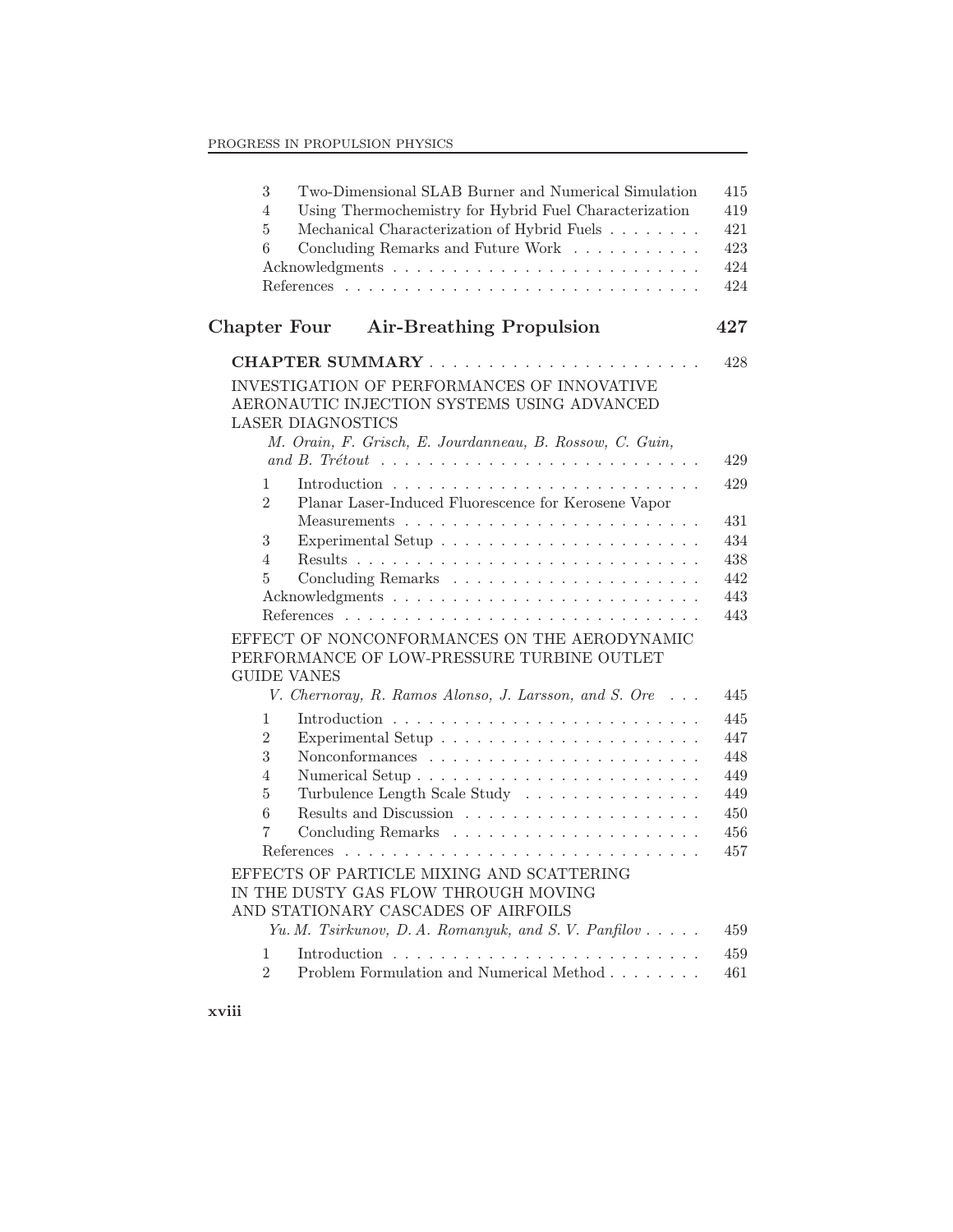| 3                                                                                        | 467 |
|------------------------------------------------------------------------------------------|-----|
| $\overline{4}$                                                                           | 473 |
|                                                                                          | 473 |
|                                                                                          | 473 |
| MODIFICATION AND TESTING OF AN ENGINE AND FUEL                                           |     |
| CONTROL SYSTEM FOR A HYDROGEN FUELLED GAS                                                |     |
| <b>TURBINE</b>                                                                           |     |
| H. H.-W. Funke, S. Börner, P. Hendrick, and E. Recker                                    | 475 |
| 1                                                                                        | 475 |
| $\overline{2}$<br>Engine and Fuel Control Modification                                   | 477 |
| 3<br>Empirical Determination of the PID Control Parameters                               |     |
| for the Metering Unit $\ldots \ldots \ldots \ldots \ldots \ldots$                        | 480 |
| First Starting Test and Outlook<br>$\overline{4}$                                        | 485 |
|                                                                                          | 486 |
| SIZING OF SCRAMJET VEHICLES                                                              |     |
| A. Ingenito, S. Gulli, and C. Bruno<br>.                                                 | 487 |
| 1                                                                                        | 487 |
| $\overline{2}$                                                                           | 488 |
| 3<br>Preliminary Trajectory Selection                                                    | 490 |
| Space Solution of Hypersonic Aircraft<br>$\overline{4}$                                  | 492 |
| Commercial Aircraft Constraints and Vehicle Selection<br>5                               | 495 |
| 6                                                                                        | 497 |
|                                                                                          | 497 |
|                                                                                          | 497 |
| THE PERFORMANCE OF A BORON-LOADED GEL-FUEL                                               |     |
| <b>RAMJET</b>                                                                            |     |
| A. Haddad, B. Natan, and R. Arieli                                                       | 499 |
|                                                                                          | 499 |
| 1                                                                                        | 500 |
| $\overline{2}$<br>Calculating the Trajectory $\dots \dots \dots \dots \dots \dots \dots$ | 502 |
| 3<br>The Solid Rocket Motor Powered Missile                                              | 502 |
| $\overline{4}$                                                                           | 504 |
| 5                                                                                        | 510 |
| 6                                                                                        | 517 |
|                                                                                          | 518 |
| ELECTRICALLY DRIVEN COMBUSTION                                                           |     |
| NEAR THE PLANE WALL IN A SUPERSONIC DUCT                                                 |     |
| S. Leonov, D. Yarantsev, and V. Sabelnikov                                               | 519 |
| 1                                                                                        | 519 |
| $\overline{2}$                                                                           | 521 |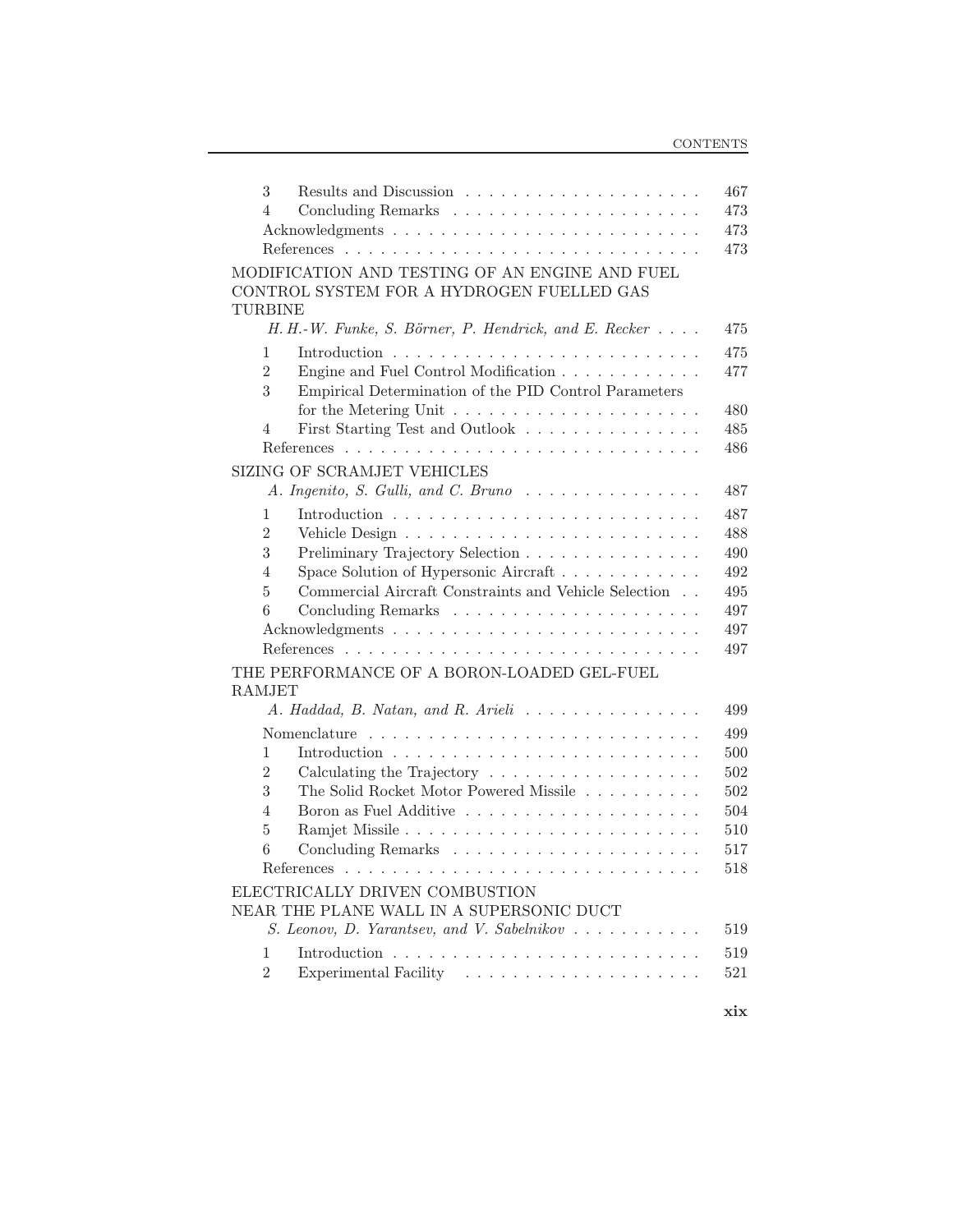| 3                   |                                                                                                                                                                                                                                                       | 522 |
|---------------------|-------------------------------------------------------------------------------------------------------------------------------------------------------------------------------------------------------------------------------------------------------|-----|
| $\overline{4}$      | Experimental Results $\dots \dots \dots \dots \dots \dots \dots \dots$                                                                                                                                                                                | 524 |
| 5                   |                                                                                                                                                                                                                                                       | 528 |
|                     |                                                                                                                                                                                                                                                       | 529 |
|                     |                                                                                                                                                                                                                                                       | 529 |
| <b>Chapter Five</b> | <b>Detonation Engines</b>                                                                                                                                                                                                                             | 531 |
|                     |                                                                                                                                                                                                                                                       | 532 |
|                     | NUMERICAL SIMULATION<br>OF DEFLAGRATION-TO-DETONATION TRANSITION<br>BY COUPLED FLAME TRACKING-PARTICLE METHOD                                                                                                                                         | 533 |
| $\mathbf{1}$        |                                                                                                                                                                                                                                                       | 533 |
| $\overline{2}$      |                                                                                                                                                                                                                                                       | 535 |
| 3                   |                                                                                                                                                                                                                                                       | 538 |
| $\overline{4}$      |                                                                                                                                                                                                                                                       | 540 |
| 5                   | Results of Test Calculations                                                                                                                                                                                                                          | 542 |
| 6                   | Pulse Detonation Engine Performance in Flight Conditions                                                                                                                                                                                              | 547 |
| $\overline{7}$      |                                                                                                                                                                                                                                                       | 552 |
|                     |                                                                                                                                                                                                                                                       | 553 |
|                     |                                                                                                                                                                                                                                                       | 553 |
|                     | EXPERIMENTAL AND NUMERICAL STUDY<br>OF THE ROTATING DETONATION ENGINE<br>IN HYDROGEN-AIR MIXTURES<br>J. Kindracki, A. Kobiera, P. Wolański, Z. Gut, M. Folusiak,<br>and K. Swiderski $\ldots \ldots \ldots \ldots \ldots \ldots \ldots \ldots \ldots$ | 555 |
| $\mathbf{1}$        | Introduction $\ldots \ldots \ldots \ldots \ldots \ldots \ldots \ldots \ldots$                                                                                                                                                                         | 555 |
| $\overline{2}$      |                                                                                                                                                                                                                                                       | 556 |
| 3                   |                                                                                                                                                                                                                                                       | 559 |
| 4                   | Numerical Simulation Model                                                                                                                                                                                                                            | 567 |
| 5                   |                                                                                                                                                                                                                                                       | 569 |
| 6                   |                                                                                                                                                                                                                                                       | 578 |
|                     |                                                                                                                                                                                                                                                       | 581 |
|                     |                                                                                                                                                                                                                                                       | 581 |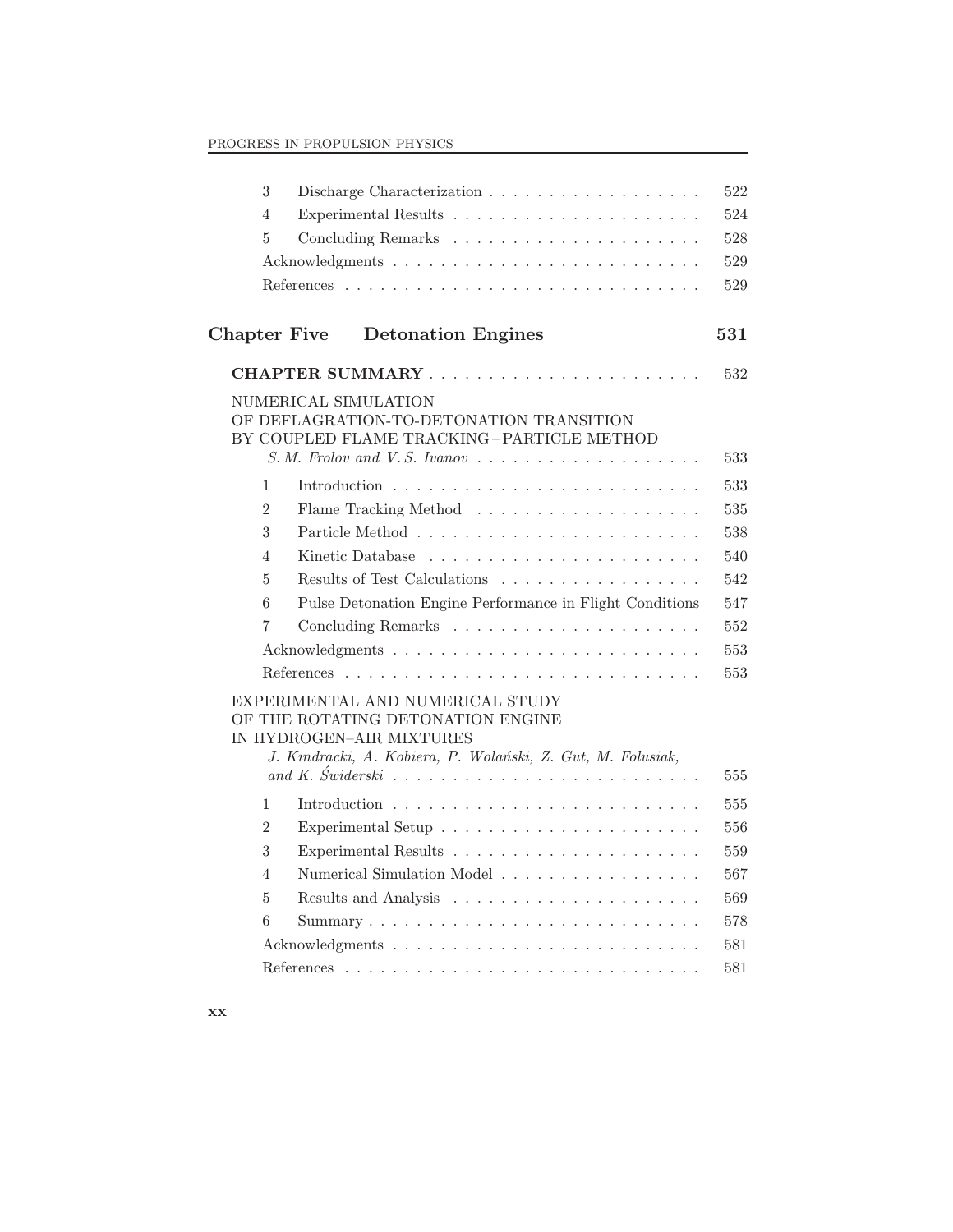| Chapter Six    | <b>Electric Thrusters</b>                                                                | 583        |
|----------------|------------------------------------------------------------------------------------------|------------|
|                |                                                                                          | 584        |
|                | EXPERIMENTAL AND NUMERICAL STUDIES OF A DIRECT<br>CURRENT MICRODISCHARGE PLASMA THRUSTER |            |
|                | U. KC, T. Deconinck, P. L. Varghese, and L. L. Raja                                      | 585        |
| 1              |                                                                                          | 585        |
| $\overline{2}$ |                                                                                          | 586        |
| 3              |                                                                                          | 590        |
| 4              |                                                                                          | 597        |
|                |                                                                                          | 599        |
|                |                                                                                          | 599        |
|                | ELEMENTARY SCALING LAWS FOR THE DESIGN                                                   |            |
|                | OF LOW AND HIGH POWER HALL EFFECT THRUSTERS                                              |            |
|                |                                                                                          | 601        |
|                |                                                                                          | 601        |
| $\mathbf{1}$   |                                                                                          | 602        |
| $\overline{2}$ | Theoretical Approach $\ldots \ldots \ldots \ldots \ldots \ldots$                         | 606        |
| 3              | Database                                                                                 | 607        |
| 4              |                                                                                          | 609        |
| 5              | Assessment of Proportionality Coefficients                                               | 611        |
| 6<br>7         | Design of Two High Power Hall Thrusters                                                  | 611<br>614 |
|                | Concluding Remarks and Prospects                                                         | 615        |
|                |                                                                                          | 615        |
|                | INVESTIGATION OF DISCHARGE CHANNEL WALL MATERIAL                                         |            |
|                | INFLUENCE ON LIFETIME OF HALL EFFECT THRUSTER                                            |            |
|                | WITH HIGH SPECIFIC IMPULSE                                                               |            |
|                | V. V. Abashkin, M. B. Belikov, O. A. Gorshkov, A. S. Lovtsov,                            |            |
|                |                                                                                          | 617        |
| 1              |                                                                                          | 617        |
| $\overline{2}$ | Wall Surface Microstructure and Composition Investigation                                | 619        |
| 3              | Measurements of Near-Wall Plasma Parameters                                              | 621        |
| 4              | One-Dimensional Model of Discharge Chamber                                               | 623        |
| 5              |                                                                                          | 626        |
|                | References                                                                               | 627        |
|                | ELECTRIC PROPULSION SYSTEMS FOR SMALL SATELLITES:                                        |            |
|                | THE LOW EARTH ORBIT MISSION PERSEUS                                                      |            |
|                | D. Bock, G. Herdrich, M. Lau, M. Lengowski, T. Schönherr,                                |            |
|                | F. Steinmetz, B. Wollenhaupt, O. Zeile, and H.-P. Röser                                  | 629        |
| 1              |                                                                                          | 629        |
| $\overline{2}$ |                                                                                          | 630        |
|                |                                                                                          |            |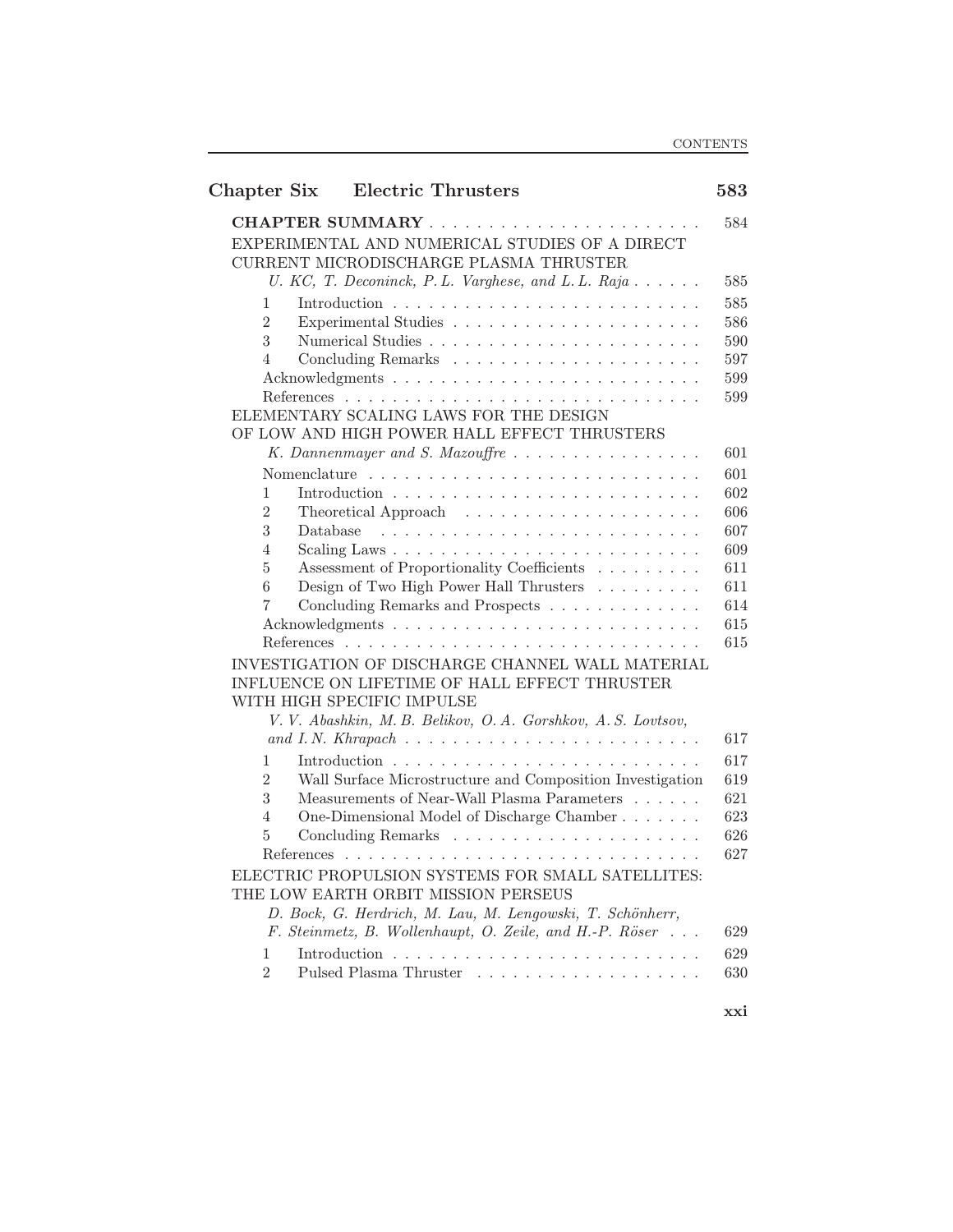| 3<br>Small-Satellite Mission Perseus<br>$\overline{4}$<br>5<br>Concluding Remarks and Future Work                                                                       | 632<br>635<br>636<br>637<br>637 |
|-------------------------------------------------------------------------------------------------------------------------------------------------------------------------|---------------------------------|
| <b>Thrust Nozzles</b><br><b>Chapter Seven</b>                                                                                                                           | 639                             |
|                                                                                                                                                                         | 640                             |
| EXPERIMENTAL STUDY OF A PLANAR<br>EXPANSION-DEFLECTION NOZZLE                                                                                                           |                                 |
| B. Wagner, R. Stark, and S. Schlechtriem                                                                                                                                | 641                             |
| $\mathbf{1}$                                                                                                                                                            | 641                             |
| $\overline{2}$                                                                                                                                                          | 642                             |
| 3                                                                                                                                                                       | 643                             |
| $\overline{4}$                                                                                                                                                          | 647                             |
| 5                                                                                                                                                                       | 652<br>653                      |
|                                                                                                                                                                         | 653                             |
| IN A COLD GAS FACILITY<br>P. Reijasse, D. Coponet, J.-M. Luyssen, V. Bar, S. Palerm,<br>J. Oswald, F. Amouroux, J.-C. Robinet, and P. Kuszla<br>$\sim 100$ km s $^{-1}$ | 655                             |
|                                                                                                                                                                         | 655                             |
| 1                                                                                                                                                                       | 656                             |
| $\overline{2}$<br>Short Bibliographical Survey                                                                                                                          | 658                             |
| 3<br>Design Method of Dual-Bell Nozzle Contour                                                                                                                          | 659                             |
| $\overline{4}$<br>5                                                                                                                                                     | 662<br>663                      |
| 6<br>Reynolds-Averaged Navier-Stokes Computations                                                                                                                       | 671                             |
| 7                                                                                                                                                                       | 672                             |
|                                                                                                                                                                         | 673                             |
| OPTIMIZATION OF SUPERSONIC AXISYMMETRIC NOZZLES<br>WITH A CENTER BODY FOR AEROSPACE PROPULSION                                                                          |                                 |
| D. M. Davidenko, Y. Eude, and F. Falempin                                                                                                                               | 675                             |
| 1                                                                                                                                                                       | 675                             |
| Problem Formulation and Numerical Methods $\ldots \ldots$<br>$\overline{2}$                                                                                             | 676                             |
| 3<br>4                                                                                                                                                                  | 681<br>690                      |
|                                                                                                                                                                         | 691                             |
|                                                                                                                                                                         | 691                             |
|                                                                                                                                                                         |                                 |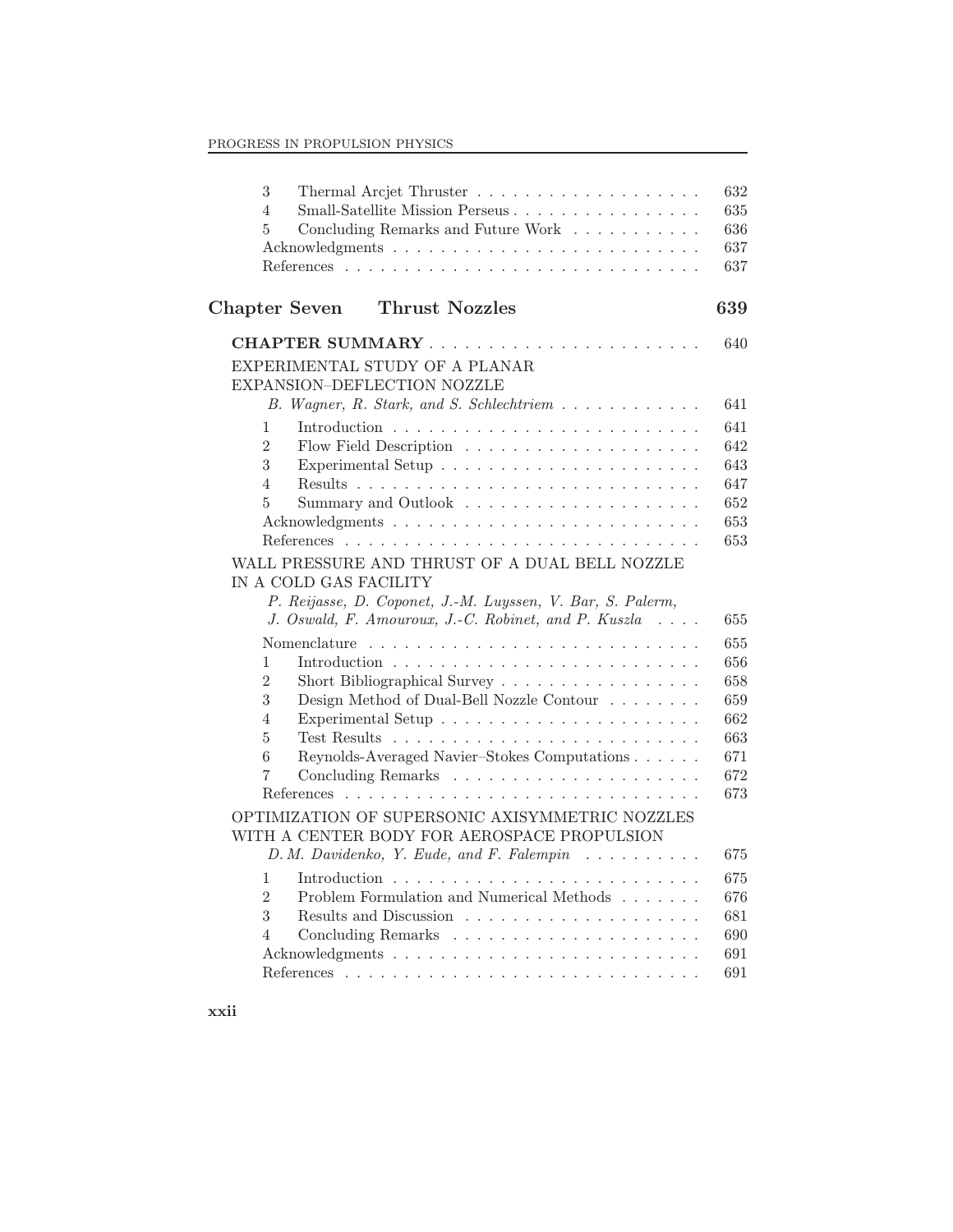| <b>Chapter Eight</b> | Propulsion System and Subsystem<br>Design                                                    | 693        |
|----------------------|----------------------------------------------------------------------------------------------|------------|
|                      |                                                                                              | 694        |
| <b>PLATFORM</b>      | CARMEN, LIQUID PROPULSION SYSTEMS SIMULATION                                                 |            |
|                      | $E. \nClique t, A. \nIannetti, and J. \nMasse \n \n \n \n$                                   | 695        |
| 1                    |                                                                                              | 695        |
| $\overline{2}$       |                                                                                              | 698        |
| 3<br>4               |                                                                                              | 703<br>705 |
|                      |                                                                                              | 706        |
|                      | A FAST ENGINEERING TOOL FOR SIMULATION                                                       |            |
|                      | AND DESIGN OF PROPELLANT MANAGEMENT SYSTEMS                                                  |            |
|                      | IN LIQUID PROPELLED LAUNCHER STAGES                                                          |            |
|                      | A. van Foreest, M. Sippel, and A. Isselhorst                                                 | 707        |
| 1                    |                                                                                              | 707        |
| $\overline{2}$<br>3  |                                                                                              | 708<br>709 |
| 4                    |                                                                                              | 710        |
| 5                    | Thermal Stratification in the Liquid                                                         | 713        |
| 6                    |                                                                                              | 715        |
| 7                    |                                                                                              | 716        |
|                      |                                                                                              | 716        |
|                      | NUMERICAL ANALYSIS OF PROPELLANT BEHAVIOR<br>IN TANKS: FROM SMALL-SCALE TO INDUSTRIAL MODELS |            |
|                      |                                                                                              | 717        |
| $\mathbf{1}$         |                                                                                              | 717        |
| $\overline{2}$       | Propellant Reorientation Case                                                                | 718        |
| 3                    |                                                                                              | 720<br>723 |
| 4<br>5               | Stratification and Pressurization $\ldots$ , $\ldots$ , $\ldots$ , $\ldots$                  | 726        |
|                      |                                                                                              | 726        |
|                      |                                                                                              | 726        |
|                      | FLUID-STRUCTURE INTERACTION MODELING:<br>FIRST APPLICATIONS AT CNES                          |            |
|                      | J. Herpe and S. Petitot $\ldots \ldots \ldots \ldots \ldots \ldots \ldots$                   | 727        |
| 1<br>$\overline{2}$  | One-Way Coupling Application                                                                 | 727<br>729 |
|                      |                                                                                              |            |